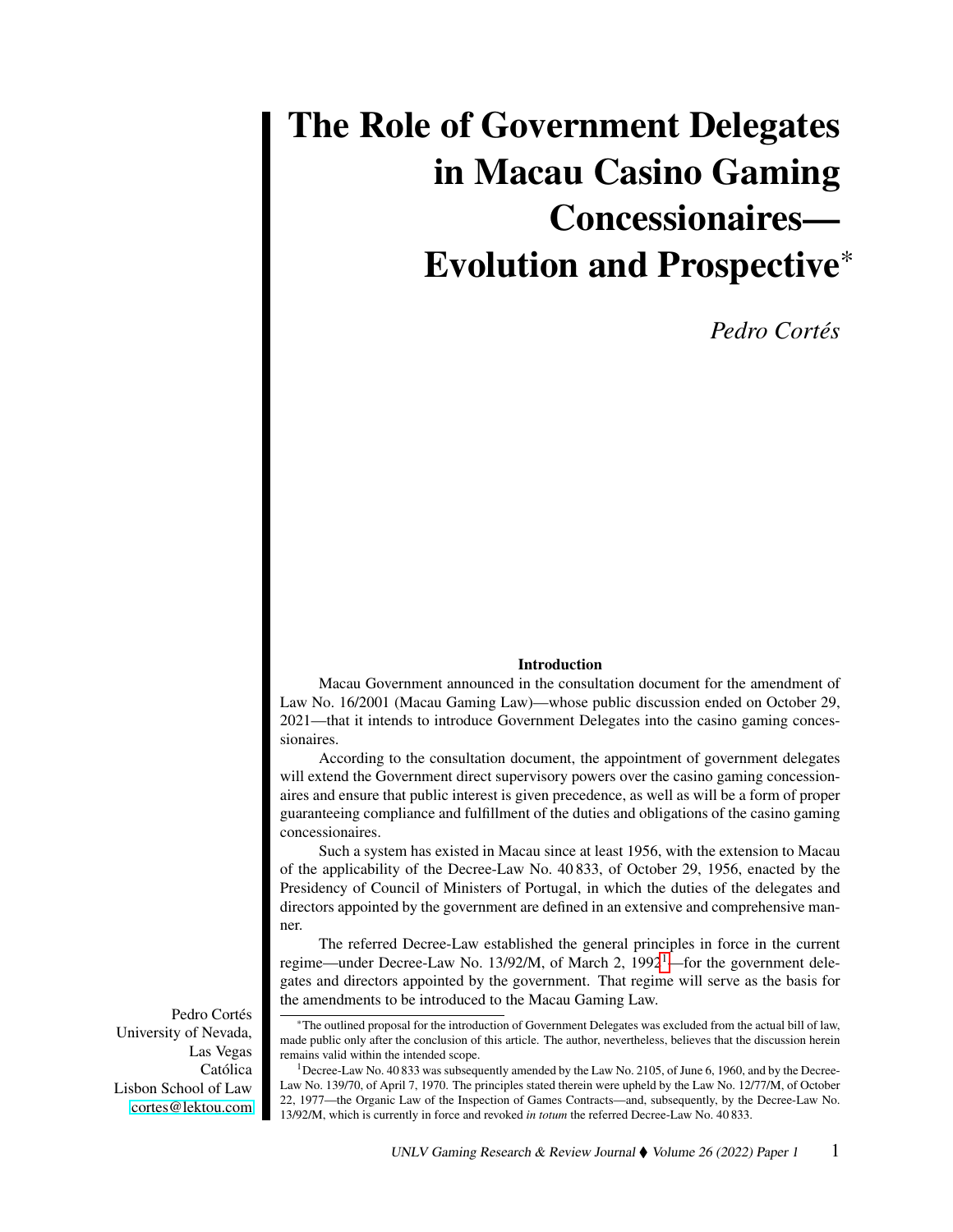This article intends to provide a historical view of the concept and how it applies to the concessions of public services and other exclusive rights companies, such as the concessions for casino games in Macau, and to resort the regime that may be expected when the amendments to the Macau Gaming Law are introduced.

We will provide an overview of the concession system and its roots, the rules applicable to government delegates and their role throughout history, the reasons for the proposal to introduce the government delegates in the Macau casino gaming concessionaires, the results of the consultation process recently published, and what can be expected in the amended Macau Gaming Law.

#### Concession roots and legal nature

The concept of concession started to flourish after the French Revolution with the rise of the liberal state and its doctrine of separation of powers introduced by Montesquieu.[2](#page-1-0) The model of concession was a tool for the states, in exercising their executive power to provide public services. $3$  This function could be exercised directly by the state, through "public legal persons",<sup>[4](#page-1-2)</sup> decentralized entities<sup>[5](#page-1-3)</sup>—municipalities or other public entities with the consequent enlargement of the size of the administrative structure, or through private entities, which, in principle, have "more economic standards, productivity, and ef-ficiency."<sup>[6](#page-1-4)</sup>

Concessionaires of public services started to take a significant part of the economic pillars (water supply, electricity, gas, transportation).<sup>[7](#page-1-5)</sup> This is made directly through an administrative act of concession (*e.g.*, government order) or through a concession contract that follows the administrative act of adjudication (direct or pursuant to a public tender or an invitational tender).

In Macau, since the 19th century, the government decided to grant exclusives to specific activities to obtain revenues. In those exclusives were first included the trade in, respectively, pork meat and beef; opium; and cheap Chinese labor.<sup>[8](#page-1-6)</sup> Subsequently, came rights to operate the Chinese lottery (*Pacapio*) [9](#page-1-7) in 1847 and the legalization of fantan houses in  $1849$ .<sup>[10](#page-1-8)</sup>

The system of operating rights of gaming through an exclusive license was main-tained until 1961, when the first Macau gaming law was enacted,<sup>[11](#page-1-9)</sup> and when Sociedade de Turismo e Diversões de Macau (STDM) was successful in the public tender and got the concession rights.[12](#page-1-10)

<span id="page-1-0"></span><sup>2</sup>Robert G. Hazo, *Montesquieu and the Separation of Powers, American Bar Association Journal*, vol. 54, no. 7, at 665–68, (American Bar Association, 1968) [http://www.jstor.org/stable/25724465.](http://www.jstor.org/stable/25724465)

<span id="page-1-1"></span><sup>3</sup>Ana Carolina Gonçalves Valença, Concessão de Serviços Públicos: Encapação pelo Descumprimento da Função Social da Empresa Concessionária, *ETIC-Encontro de iniciação científica*-ISSN 21-76-8498 3, no. 3 (2007). Anthony Cabot, António Lobo Vilela, and Pedro Cortés, *Comparing Gaming Regulatory Systems in Civil and Common Law Countries: How Different Approaches Can achieve the Same Policy Goals (2022)* [Manuscript submitted for publication]

<span id="page-1-2"></span><sup>4</sup>Diogo Freitas do Amaral, *Curso de Direito Administrativo*, 2nd edition, Vol. I, at 619 (Almedina, Lisboa, 2000).

<span id="page-1-4"></span><span id="page-1-3"></span><sup>5</sup>Some scholars Diogo Freitas do Amaral, mention the concept of "indirect public administration".

<sup>6</sup>Marcello Caetano, *Manual de Direito Administrativo*, Vol. II, 8th Edition, at 1015 (Coimbra Editora, Lisboa, 1969). See also Cabot et al, *Comparing Gaming Regulatory Systems in Civil and Common Law Countries.*

<span id="page-1-5"></span><sup>7</sup>Marcelo Caetano, *Manual de Direito Administrativo*, Vol. I, 8th Edition, at 240-41. See also Anthony Cabot et al.

<span id="page-1-6"></span><sup>8</sup>*See* Pedro Cortés, *Macau Gaming Industry 8.0—Public Policy Beyond 2022*, Gaming Law Review, Mary Ann Liebert, Inc., at 53 (2021).

<span id="page-1-7"></span><sup>9</sup>Still in operation in Macau. There is a building in Macau at Avenida Infante D. Henrique which is known by that name and where lottery tickets and other types of non-casino games can be acquired.

<span id="page-1-8"></span><sup>&</sup>lt;sup>10</sup>Godinho, Jorge, Os Casinos de Macau—História do Maior Mercado de Jogos de Fortuna ou Azar do Mundo, at 27 (Almedina, Coimbra, 2019). *See* Pedro Cortés, at 52. ("*The year of 1849 is debated among authors with some stating 1847 and others 1850. We consider 1849 more accurate in line with the views and sources mentioned by Professor Godinho*").

<span id="page-1-10"></span><span id="page-1-9"></span><sup>&</sup>lt;sup>11</sup>Legislative Diploma No. 1496, July 4, 1961.

<sup>12</sup>*See* Pedro Cortés, at 54. ("*The first concession was signed with Stanley Ho Hung Sun, and subsequently assigned to STDM. STDM not only dominated the local economy, but also exercised an undeniable influence over*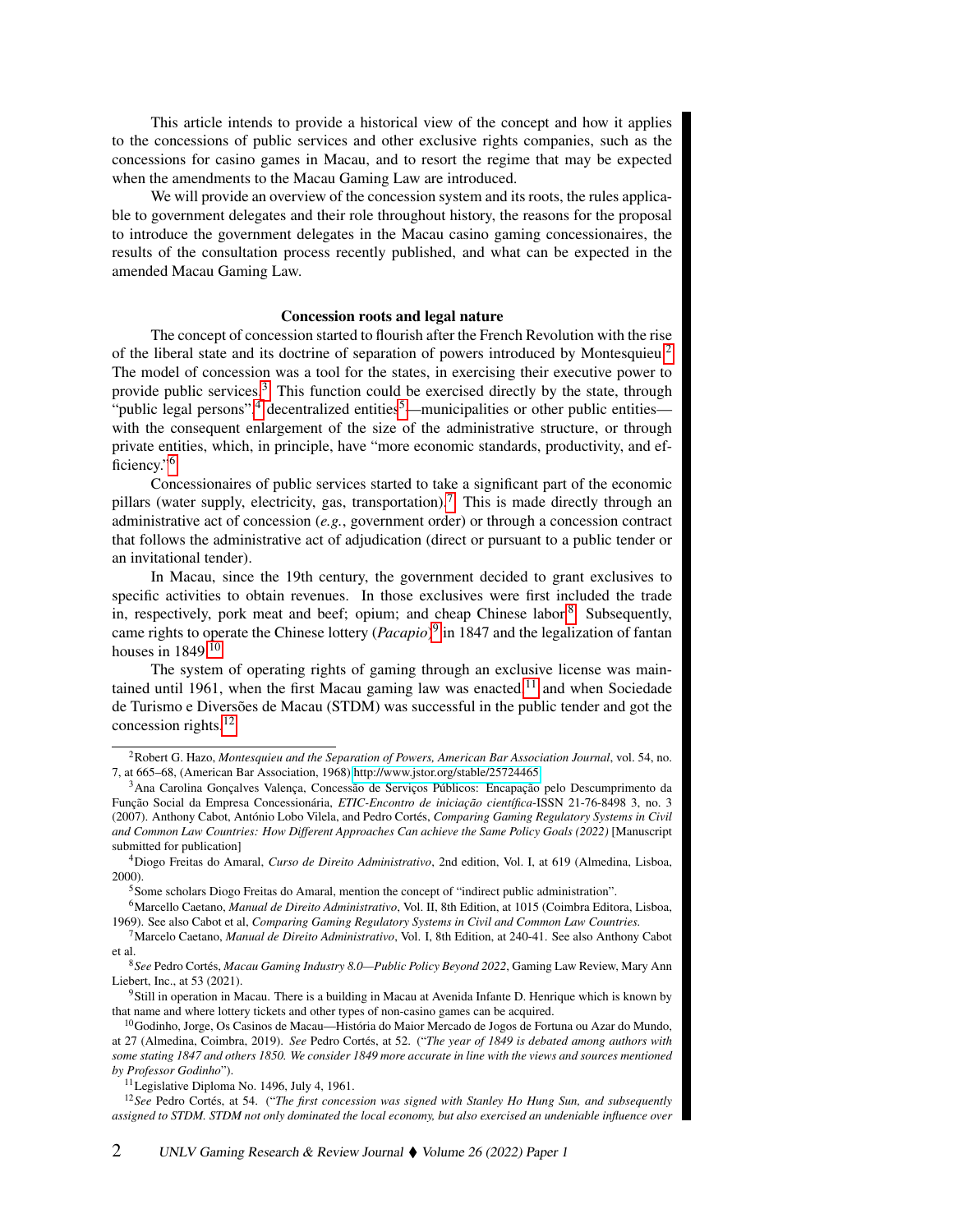Professor Diogo Freitas do Amaral and Lino Torgal delineate casino gaming concession contracts as administrative contracts—contracts executed between a public entity and a private entity—with the following characteristics:<sup>[13](#page-2-0)</sup>

- *nomen iuris* (to the extent the law refers specifically to this type of contract), formal (executed through a public deed before a Notary),
- reciprocal (create obligations to both the State<sup>[14](#page-2-1)</sup> and the concessionaire),
- onerous (it implies sacrifices and economic advantages to both parties),
- of continuous performance (obligations are fulfilled during a prescribed time—up to 20 years in the case of the Macau gaming concession contracts), and
- with multiple effects (creates diversified juridical conditions covering several areas of law: real estate, administrative, tax and contractual).

Under the Macau Administrative Procedure Code, an administrative contract is defined as "a mutual assent through which it is created, modified or ended an administrative, juridical relation."<sup>[15](#page-2-2)</sup> The concession for the operation of casino games of fortune and chance is typified as one of the administrative contracts, among other contracts: public works contracts, concession of public works, concession of public services, continuous provision of services and provision of services for immediate public utility.<sup>[16](#page-2-3)</sup>

Under the referred Code, the Administration has general powers, such as:<sup>[17](#page-2-4)</sup>

- (1) to modify the content of the obligations unilaterally, provided it respects the object and the financial balance of the contract,
- (2) control the way that the obligations are performed,
- (3) terminate the contracts invoking the public interest, without prejudice of fair compensation,
- (4) supervise the execution of the contract, and
- (5) apply sanctions stated for the breach of obligations.

One of the means that the government has for supervision of the fulfillment of the duties and obligations and the execution of the concession contract is to appoint delegates and members of the board to the concessionaires of public services and to companies with exclusive rights granted by the government which is the case of the gaming concessionaires.

## Government Delegates—the regime established by the Decree-Law No. 40 833, of October 29, 1956

The Decree-Law No. 40 833, of October 29, 1956, gives some essential structural norms of the current regime in force in Macau (Decree-Law No. 13/92/M, of March 2, 1992).

Under the 1956 diploma, the State was able to appoint delegates to the concessionaires of public services or other companies that used public domain assets, to those who

*the whole of Macau civil society* (it was not uncommon during the STDM monopoly era to find written references suggesting STDM "*owned Macau*")"). *See* Luís Pessanha, *Jogo de Fortuna e Azar e a Promoção do Investimento em Macau*, in Revista de Administração, no. 77, Vol. XX, at 847–888 (2007).

<span id="page-2-0"></span><sup>13</sup>Diogo Freitas do Amaral and Lino Torgal, *Estudos sobre Concessões e Outros Actos da Administração (Legal Opinions)*, at 532 (Almedina, Coimbra, 2002).

<span id="page-2-2"></span><span id="page-2-1"></span><sup>&</sup>lt;sup>14</sup>In the case of Macau, the Special Administrative Region.

<sup>&</sup>lt;sup>15</sup> Article 165.1 of the Macau Administrative Procedure Code, approved by the Decree-Law 57/99/M, of October 11, 1999.

<span id="page-2-3"></span><sup>16</sup>Article 165.2 of the Macau Administrative Procedure Code.

<span id="page-2-4"></span><sup>&</sup>lt;sup>17</sup> Article 167 of the Macau Administrative Procedure Code.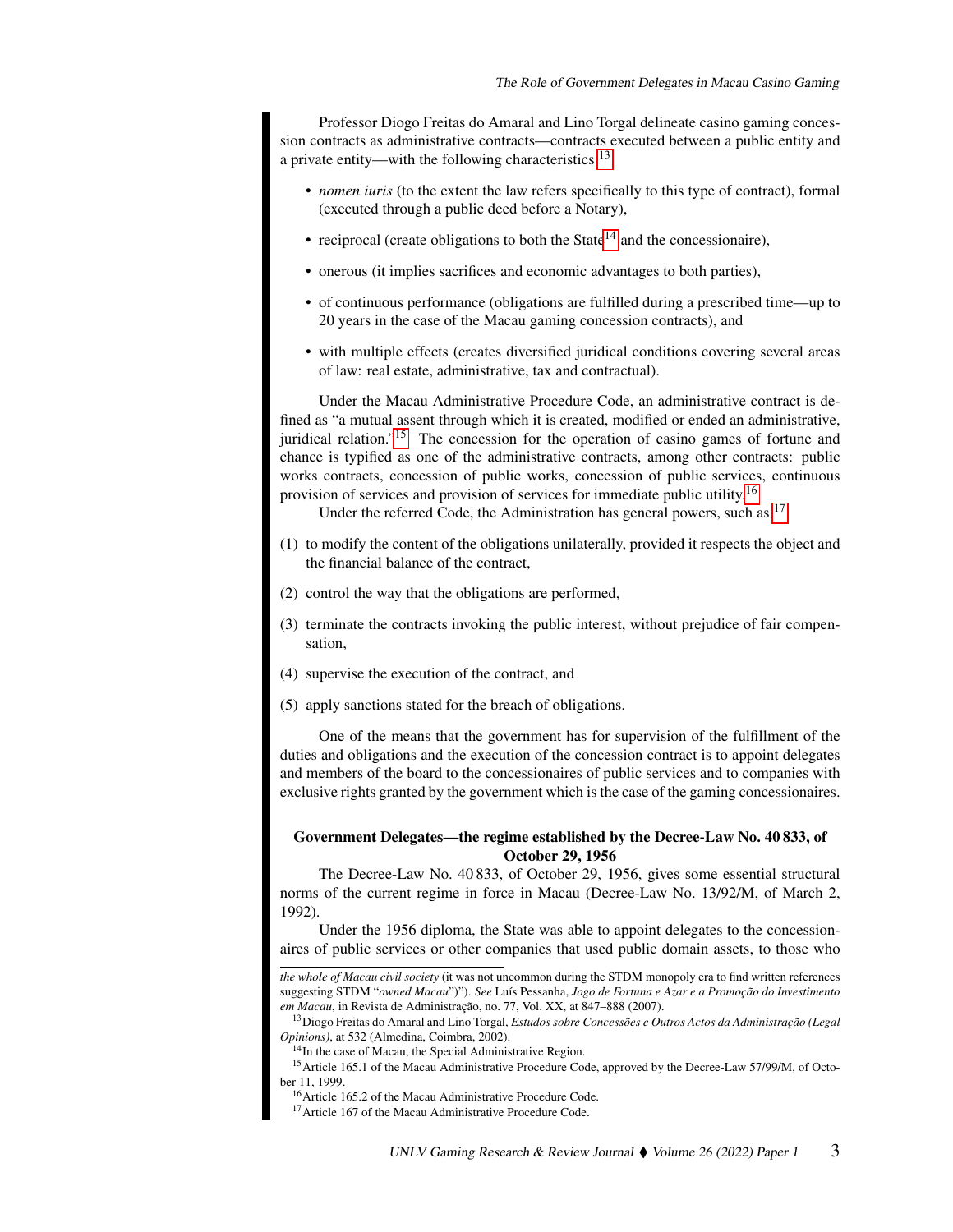benefited from the from state financing or guarantees, shipping companies with the status of national interest, and to the companies that exploited activities under the exclusivity regime or with advantage or privilege.<sup>[18](#page-3-0)</sup>

The supervision by the delegates was extended to the sub-concessionaires or sub-sidiaries without any need for a special appointment.<sup>[19](#page-3-1)</sup>

In the version of 1956, the appointment was made for five years,  $20$  without the possibility of renewal in the same company to which the delegate was appointed. With the amendments of 1970, the term of office was reduced to 3 years.<sup>[21](#page-3-3)</sup> The delegates could not be appointed if they had reached 70 years old.<sup>[22](#page-3-4)</sup>

It was possible for the government to appoint a delegate for several companies, but that would not mean that the delegate could accumulate remunerations for each of them. $2<sup>3</sup>$ 

In terms of incompatibilities, the delegates of the government were not able to exercise their functions when they held shares of the company or performed other duties in the referred companies; $^{24}$  $^{24}$  $^{24}$  they were also prevented from representing any party against the State or public companies.<sup>[25](#page-3-7)</sup>

The delegates were prevented from being appointed to any social body of the com-pany or to providing any services for a period of 3 years after the term of office.<sup>[26](#page-3-8)</sup> The rationale of these restrictions seems to be the need to prevent the delegates from acting in collusion with the company in exchange for a future office.

Delegates were bestowed with powers to supervise the accomplishment of the obligations derived from the legislative diplomas or contracts applicable to the companies to which they were appointed, as well as to safeguard the public interest of patrimonial, ad-ministrative, or economic nature in the activities pursued by the companies.<sup>[27](#page-3-9)</sup> For that purpose, it was established the duty of monitoring all companies' activity and to oppose the resolutions or acts deemed contrary to the law, the articles of association, the contracts, or the public interest.[28](#page-3-10)

The opposition to the resolutions or acts would suspend their execution and should be communicated to the government within 48 hours on the knowledge of the acts.

The government delegates were, under the Decree-Law, entitled to attend the general meetings, board of directors' meetings, or any other meetings of the corporate bodies of the companies to which they were appointed, and could have access to all information on the accounting and any other documents, as well as to request any elements deemed convenient to the supervision of the activity.<sup>[29](#page-3-11)</sup> A special duty to inform the government existed whenever any fact could be of interest to the State and propose measures to prevent or remediate damages to the State or the public interest.<sup>[30](#page-3-12)</sup>

Moreover, government delegates could be civilly liable for the damages caused to the State in case of non-deduction of opposition determined by the government.

The aforesaid regime established the government delegates, who were (and are) the representatives of the Government with supervision duties. $31$ 

<span id="page-3-0"></span><sup>&</sup>lt;sup>18</sup> Article 2 of the Decree-Law No. 40 833.

<span id="page-3-1"></span><sup>19</sup>*Idem*, Article 2, §1.

<span id="page-3-3"></span><span id="page-3-2"></span><sup>20</sup>*Idem*, Article 5.

<sup>&</sup>lt;sup>21</sup>Decree-Law 139/70. The term of 3 years after the first ordinary general meeting after the appointment and until the last general meeting of the triennium.

<span id="page-3-4"></span> $22$  Article 5, §2, of the Decree-Law No. 40 833.

<span id="page-3-5"></span><sup>23</sup>*Idem*, Article 4, and 4 §2.

<span id="page-3-6"></span><sup>24</sup>*Idem*, Article 8.

<span id="page-3-7"></span><sup>25</sup>*Idem*, Article 8, §single.

<span id="page-3-8"></span><sup>26</sup>*Idem*, Article 9.

<span id="page-3-9"></span><sup>27</sup>*Idem*, Article 13.

<span id="page-3-10"></span><sup>28</sup>*Idem*, Article 13, §single.

<span id="page-3-11"></span><sup>29</sup>*Idem*, Article 16.

<span id="page-3-13"></span><span id="page-3-12"></span><sup>30</sup>*Idem*, Article 18.

<sup>31</sup>Diogo Freitas do Amaral, *Curso de Direito Administrativo*, 3rd Edition, Vol II, at 729 (Almedina, Coimbra, 2010).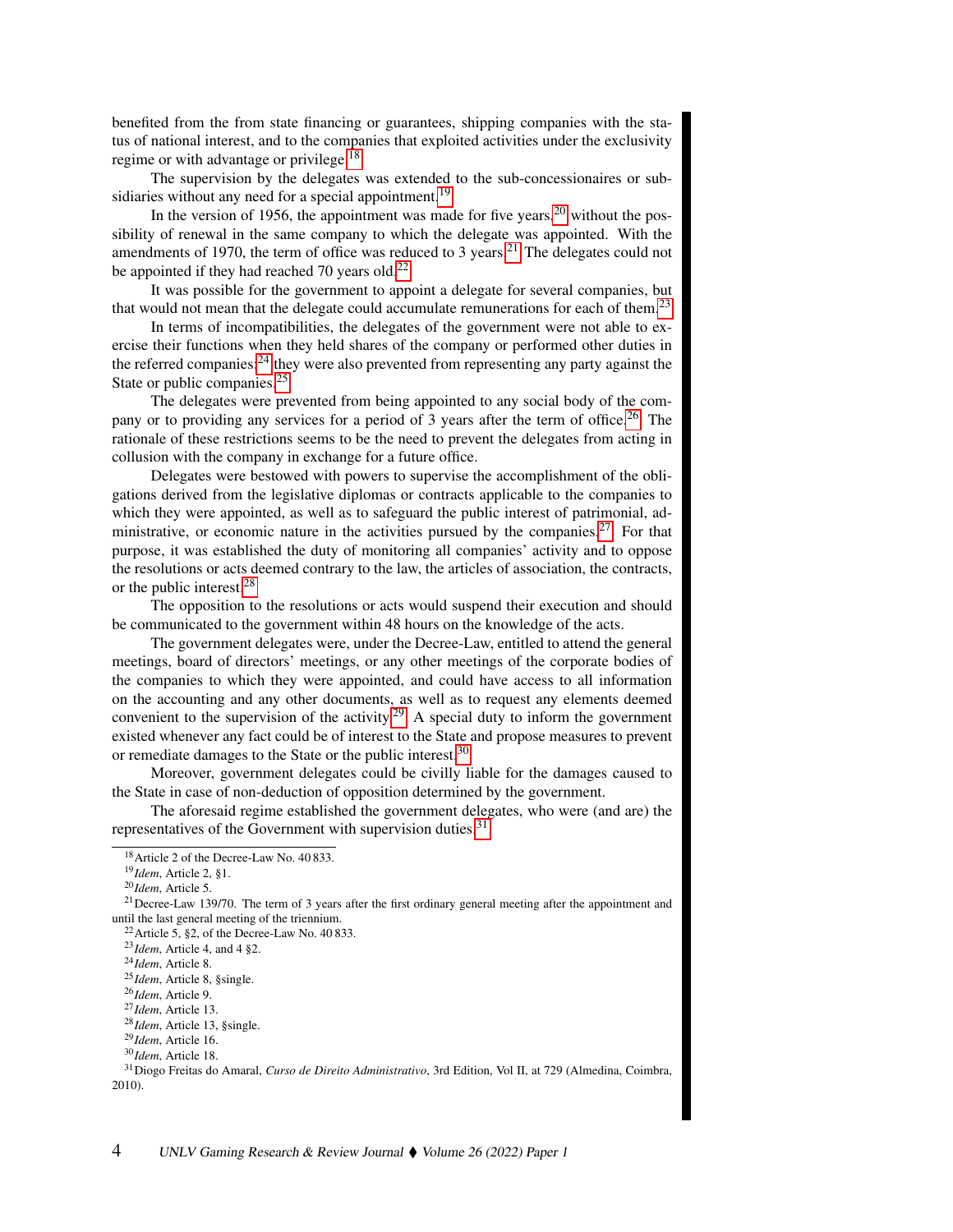## Government Delegates—the regime established by the Legislative Diploma 1496, of July 4,  $1961^{32}$  $1961^{32}$  $1961^{32}$

In this diploma, the entity responsible for the supervision of the gaming activities was the Council of Inspection of Games. This was the most important legislative act that opened the path to the concession of STDM, which lasted—with several extensions in the contract—until March 31, 2002.[33](#page-4-1)

The initial contract had a term of 8 years—starting from January 1, 1962—being the first three years mentioned as "experimental and provisional,"[34](#page-4-2) after which the state could revise the terms and conditions. The revision to the STDM concession contract took place along with the revision of the Legislative Diploma 1496, introduced by the Legislative Diploma 1649, of December 5, 1964.

It was for the first time mentioned that the government delegate will be the competent entity for the supervision of the casino games, $35$  with the powers and competencies attributed by the Decree-Law 40 833.

The government delegate would be assisted by three sub-inspectors and twelve con-trollers, all chosen by the Governor.<sup>[36](#page-4-4)</sup> The inspectors and controllers were empowered  $\mathrm{to}$ :<sup>[37](#page-4-5)</sup>

- a) Collect the elements necessary for the assessment by the state of the conditions of the operation;
- b) Verify the fulfillment of the entry restrictions to the casino and the admission of the officials to the casino area;
- c) Give notice, in writing, of any incident that may constitute an infringement;
- d) Communicate to the government delegate all matters to be decided and solved;
- e) Exercise any other powers granted by the government.

It was also mentioned that the salary of the government delegate would be fixed by an act of the Governor, with the agreement of the concessionaire.<sup>[38](#page-4-6)</sup>

From a Council of Inspection of Games, the supervision model was embodied in the government delegate. Such model was kept, with changes and amendments, until at least 1988, when Gaming Inspection and Coordination Bureau (DICJ) was created, despite the government delegate existence in the casino gaming concessions until 2002, and in other gaming activities concessions (lotteries, horse-racing), as well as public utility concessions until today.

#### The organic law of Inspection of Games Contract—Law No. 12/77/M

Under the rule of the Decree-Law No. 40 833 and of the Legislative Diploma 1496, with the amendments introduced by the Legislative Diploma 1649, the 1977 organic law of the Inspection of Games Contract—the predecessor of DICJ—was enacted.

In article 1, it is clearly stated that the competent entity to exercise the functions of inspection and supervision of all activities relating to the concession contract for the casino games $^{39}$  $^{39}$  $^{39}$  is the government delegate appointed to the concessionaire of casino games. $^{40}$  $^{40}$  $^{40}$ The powers and duties are those defined in the organic law and in Decree-Law No. 40 833.

<span id="page-4-0"></span><sup>32</sup>First Macau Gaming Law.

<span id="page-4-1"></span><sup>33</sup>When the STDM monopoly concession ended.

<span id="page-4-2"></span><sup>34</sup>Article 8 of the Legislative Diploma 1496.

<span id="page-4-3"></span><sup>&</sup>lt;sup>35</sup> Article 37 of the Legislative Diploma 1496, amended by the Legislative Diploma 1649.

<span id="page-4-4"></span><sup>36</sup>*Idem*, Article 37 §1◦ .

<span id="page-4-5"></span><sup>37</sup>*Idem*, Article 40.

<span id="page-4-7"></span><span id="page-4-6"></span><sup>38</sup>*Idem*, Article 43.

<sup>&</sup>lt;sup>39</sup>The second concession contract of STDM dated December 5, 1964, which had a term of 25 years, from 1 January 1962. *See* Godinho, at 333.

<span id="page-4-8"></span><sup>40</sup>Article 1 of the Law No. 12/77/M, of October 22, 1977.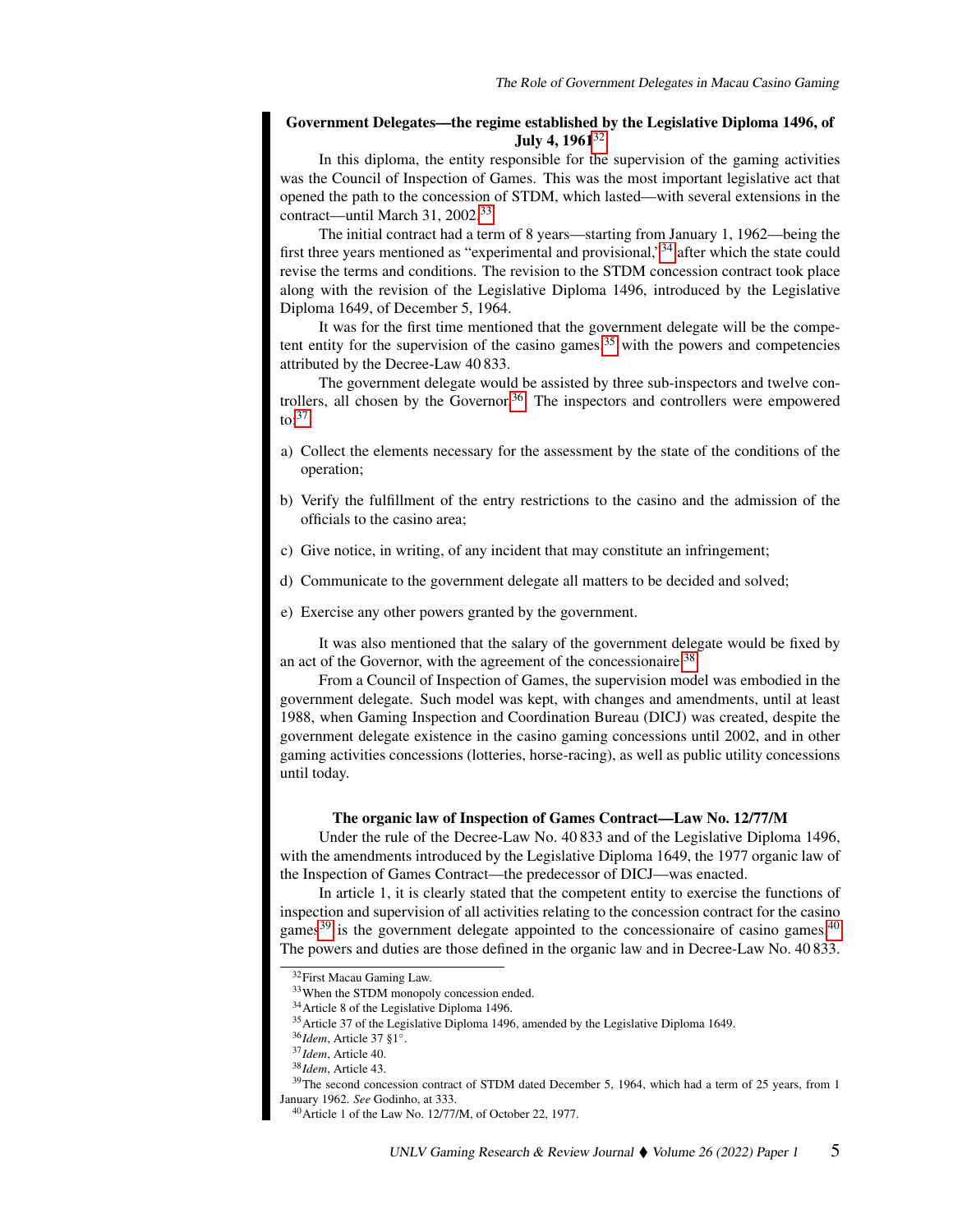What were the powers and duties of the government delegate, statutorily referred to as "Chief of Services"?

To "superiorly direct"<sup>[41](#page-5-0)</sup> the Inspection of Games Contract, being empowered in general to:

- a) Guide, coordinate, and direct the inspection and supervision services and the administrative section;
- b) Superintend all aspects of the study and execution of the concession contracts for casino games, as well as the repression of illicit gambling and regulation of lawful games;
- c) Monitor the revenue of the state stemming from the concession;
- d) Present an annual report on the conditions under which the concessionaire's obligations were met and on the performance of the inspection and supervision services;
- e) Propose to the Government amendments to the terms of the concession contract;
- f) Inform monthly about how the respective Services take place and anything else that concerns the good execution of the terms of the concession contract;
- g) Pass instructions deemed appropriate for the good order and efficiency of the services;
- h) Fix the models of books and model documents required for the activities of the inspection and supervision services and the concessionaire.

It was further added that, whenever other departments intervened, the government delegate was also competent to:

- a) Send to the relevant services the necessary assessment elements;
- b) Promote meetings with a view to jointly assessing outstanding issues, appointing their representatives to the working groups to be set up;
- c) Request, whenever necessary, that the entities and services concerned give their statement in writing.

The law also established that the supporting body of the government delegate was the Inspection of Games Contract, a department created by the Provincial Decree No. 49/75, of December 20, 1975, which was also the support of the government delegates in the lotteries, *pari-mutuel*, and other types of games concessionaires.

It was evident in 1977 that the primary entity with powers of inspection and supervision of the casino games was the government delegate who was the Chief of Services of the Inspection of Games Contract.

According to Diogo Freitas do Amaral, the government delegate is not a social body of the concessionaires but, otherwise, a body of the state who supervises on behalf of the state the activity developed by the concessionaire.<sup>[42](#page-5-1)</sup>

The difference is also made with the directors appointed by the government to companies where the state is a shareholder. In this case, the directors are governing bodies of the concessionaires and act on behalf of the state. $43$ 

The government delegates are essentially persons authorized and appointed by the government to supervise the fulfillment of the concession contract obligations and to safe-guard the public interest involved in the operation of the casino games.<sup>[44](#page-5-3)</sup>

<span id="page-5-0"></span><sup>41</sup>*Idem*.

<span id="page-5-1"></span><sup>42</sup>*See* Diogo Freitas do Amaral, *Curso de Direito Administrativo*, at 729.

<span id="page-5-2"></span><sup>43</sup>*Idem.*

<span id="page-5-3"></span><sup>44</sup>José Pedro Fernandes, Dicionário Jurídico da Administração Pública, Vol. III, at 449 (Lisboa, 1990).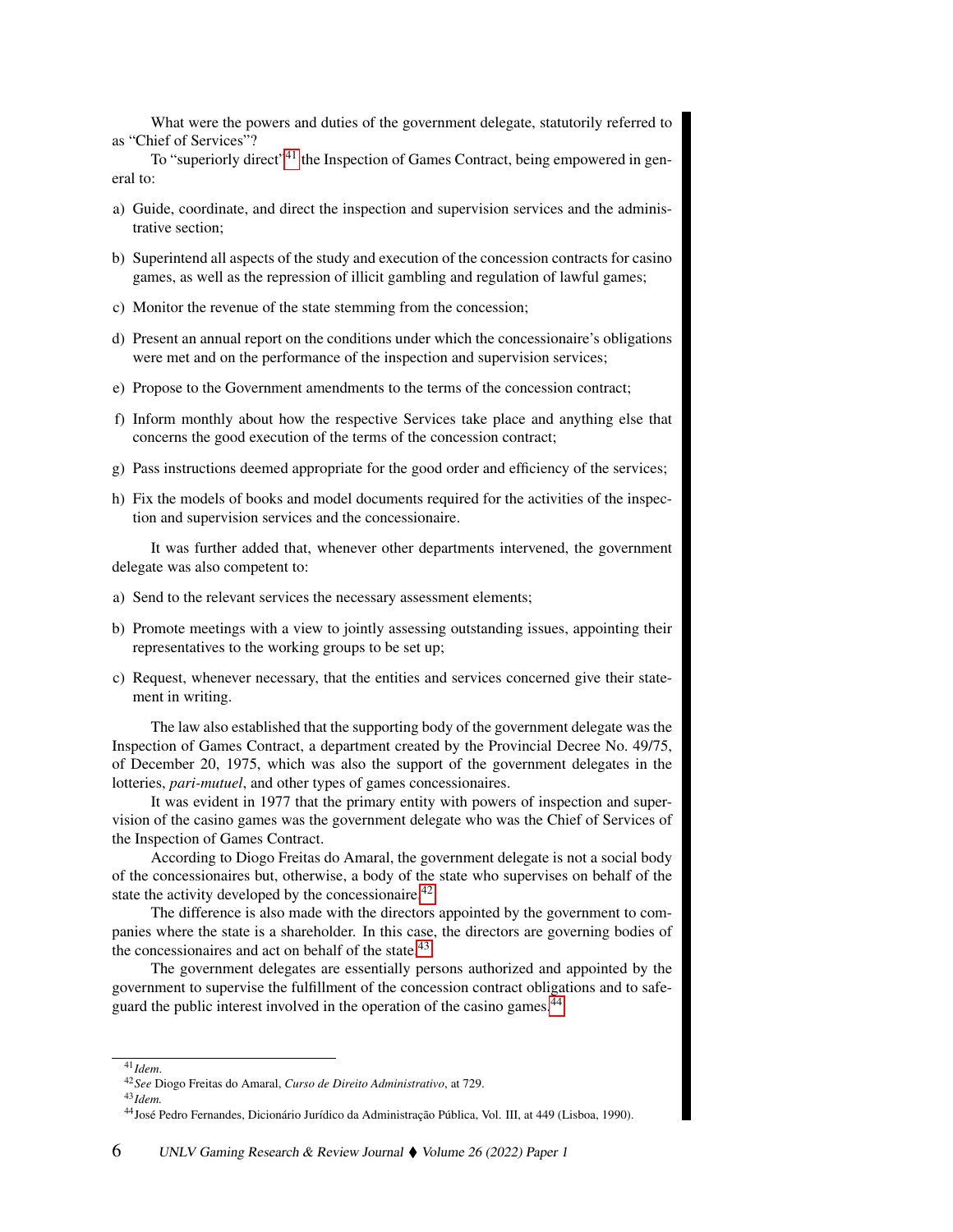#### Commission of Coordination of Games—Decree-Law No. 45/83/M, November 26, 1983

The importance of the industry has grown since the STDM concession contract was signed in 1962. Especially after the revision of  $1975/1976$ ,  $45$  the concessionaire of casino games started to pay a higher amount to the territory, which would be adjusted in accordance with the evolution of the gaming revenues. It is also at this time that the assessment of the gaming revenues would be made daily.<sup>[46](#page-6-1)</sup>

After 1976, the so-called "baccarat revolution" or the "change to baccarat"<sup>[47](#page-6-2)</sup> permits STDM to increase stratospherically the revenues and, consequently, the gains of the Macau Territory.

From 1962 until 2002, Macau had a monopoly system run by STDM. Throughout the years, STDM was involved in all main infrastructure projects, as well as in the share capital of the electricity company, the airport, the flag air carrier, the jetfoil carrier, and helicopter services, being that part of the obligations under the concession contract, related to investment and development. The concept of 'capture'[48](#page-6-3) of the local government by a concession operator can be mentioned. The government in Macau arguably became a tool for the operator in the latter's activities.<sup>[49](#page-6-4)</sup>

It was more important than ever for the government to supervise and inspect the casino games concessionaire properly.

After the enactment of the organic law of the Inspection of Games Contract, the government, recognizing the importance that the gaming industry had in Macau, and with the expansion of the betting activities (*e.g.*, lotteries, horse racing, greyhound) all operated through the concession model, created the Commission of Coordination of Games. This Commission was composed of all government delegates in the casino games, lotteries, *parimutuel*, and other forms of games concessionaires, as well as all directors appointed by the Government and the special representatives.

The Commission was endowed with functions and duties of assistance of the Governor on gaming matters and coordinate the execution of the public policy in relation to the industry.[50](#page-6-5)

Special duties included:<sup>[51](#page-6-6)</sup>

- a) Ensure the provision of overall information on the monitoring of the performance of gaming concession contracts to the Governor;
- b) Study and propose the standardization of procedures relating to the way of monitoring the activity of the various concessionaires in the sector;
- c) Systematically and permanently analyze the appropriateness of existing procedures for inspection and supervision of the activities of concessionaires and proposing changes when appropriate;
- d) Regularly review the appropriateness of legislation concerning the gaming sector, proposing any change where necessary;
- e) Convey among its members the knowledge of elements of mutual interest and to contribute to the resolution of common problems;
- f) Promote adequate support for the activity of the government delegates;

<span id="page-6-0"></span><sup>45</sup>*See* Godinho, at 366.

<span id="page-6-1"></span><sup>46</sup>*See* Godinho, at 364.

<span id="page-6-3"></span><span id="page-6-2"></span><sup>47</sup>*See* Godinho, at 366 *et seq.*

<sup>48</sup>Richard Schuetz, *The Economics of Gambling Regulation*, in Regulating Land-Based Casinos, Chapter 6, at 257 (stating the Public Interest Versus Capture).

<span id="page-6-4"></span><sup>49</sup>*See* Pessanha.

<span id="page-6-5"></span><sup>50</sup>Decree-Law No. 45/83/M, of November 26, 1983.

<span id="page-6-6"></span><sup>51</sup>Article 3.2 of the Decree-Law No. 45/83/M, of November 26, 1983.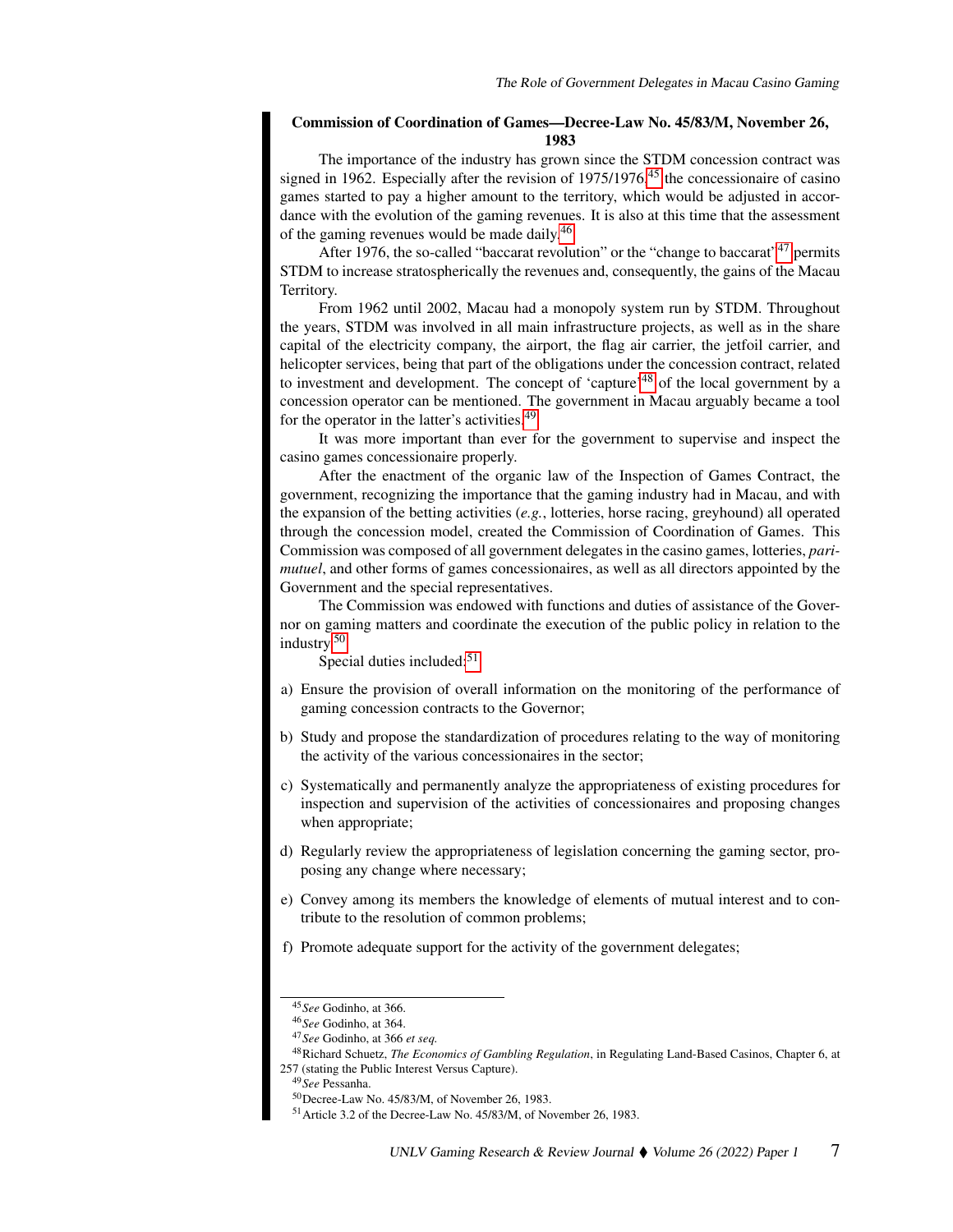g) Speak on all matters and make any suggestions and proposals it deems appropriate about the gaming sector.

#### Role of the Government Delegates in the gaming concessionaires—Decree-Law No. 55/85/M, of June 29, 1985

After the creation of the Commission of Coordination and the amendment made to the Inspection of Games Contract introduced by the Decree-Law No. 3/85/M, of January 19, 1985—which replaced the Law 12/77/M already mentioned herein—there was the need to dispose of the competencies of the government delegates in the gaming concessionaires.

In the preamble of this Decree-Law, it is stated that the primary activities of the government delegates include taking part in the Commission of Coordination and the exercise of the function of representatives of the government and coordinating the execution of the public policy for the sector.

The government delegates to the concessionaires for the operation of casino games, *pari-mutuel*, and lotteries were bestowed with the following duties:<sup>[52](#page-7-0)</sup>

- a) Monitor the management and, in general, the operation of concessionaires;
- b) Assess and give an opinion on the proposals for amendment or revision of the concession contracts submitted by the concessionaire, introducing them to the governor's decision;
- c) Ensure the connection between the Government and concessionaires in all matters not directly committed by Decree-Law No. 3/85/M, of January 19, 1985, to the Inspection of Games Contracts;
- d) Participate in the meetings of the governing bodies of the concessionaires whenever the interest of the matters to be addressed justifies it;
- e) Take part, in terms to be defined by order of the Governor, in the negotiation or renegotiation processes of concession contracts, or part of the respective clause;
- f) Propose for a higher decision, duly informed, all aspects that comply with the nonpecuniary provisions included in the concession contracts;
- g) Participate in the meetings of the Commission of Coordination of Games, proposing to hold extraordinary meetings whenever the nature of the matters to be addressed justifies it.

The Decree-Law also mentions that the rules applicable to the government delegates would apply to the special representatives of the Government.

In addition, it is stated that all correspondence between the concessionaires and the government delegates would need to be addressed to the Inspection of Games Contract, which, in turn, would forward it to the adequate entities.

The regime created by this Decree-Law is the same as the original regime of the government delegates of the Decree-Law No. 40 833 and the Law No. 12/77/M already described herein.

#### Role of the Government Delegates with the establishment of the Gaming Inspection and Coordination Bureau—Decree-Law No. 28/88/M, of April 5, 1988

The duration of the regime of the government delegates to the gaming concessionaires established by the Decree-Law No. 55/85/M only applied for three years. The creation of the Gaming Inspection and Coordination Bureau (DICJ) was part of the reform introduced in the public administration of Macau by the Decree-Law 85/84/M of August 11,

<span id="page-7-0"></span><sup>52</sup>Article 1 of the Decree-Law No. 55/85/M, of June 29, 1985.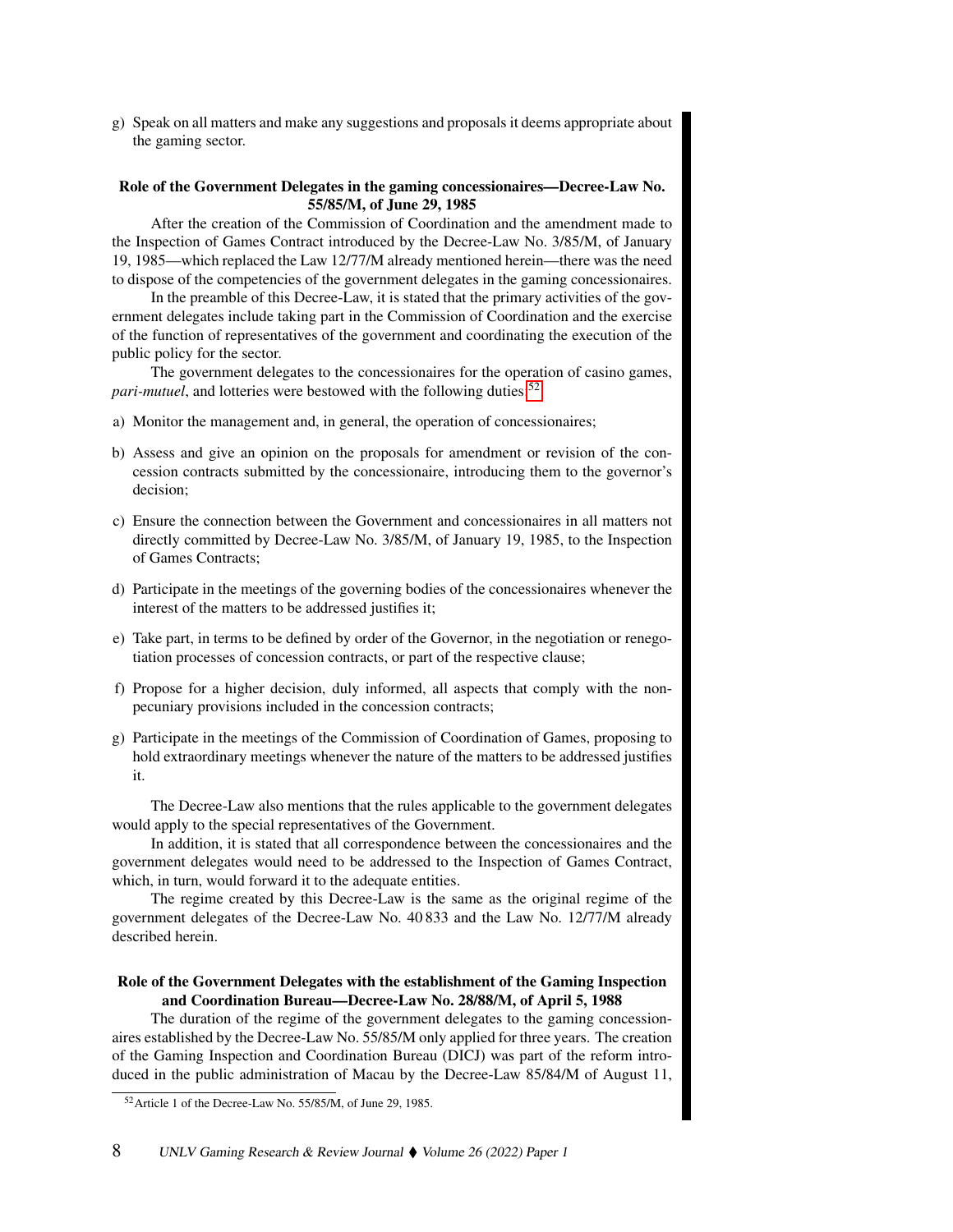1984, which established the legal framework of the organic structure of the Public Administration of Macau. This had direct consequences to the inspection of games with DICJ being created with the introduction of the Decree-Law No. 28/88/M, of April 5, 1988.

Under this Decree-Law, the government delegates to the concessionaires for the operation of casino games, *pari-mutuel*, and lotteries had the following responsibilities,<sup>[53](#page-8-0)</sup> which were similar to the previous regime:

- a) Monitor the management and, in general, the operation of the concessionaires;
- b) Assess and give an opinion on proposals to amend or revise concession contracts submitted by concessionaires;
- c) Participate in the meetings of the governing bodies of the concessionaires whenever the interest of the matters to be addressed justifies it;
- d) Participate in the negotiation or renegotiation of concession contracts or amendment of their closure;
- e) Submit proposals, duly substantiated, to amend clauses included concession contracts for consideration of the Games Advisory Board;<sup>[54](#page-8-1)</sup>
- f) Participate in the Games Advisory Board meetings, proposing to the Chairman to hold extraordinary meetings whenever the nature of the matters to be addressed justifies it.

DICJ, with the enactment of this Decree-Law, comprised, on the one hand, the duties and responsibilities of the Inspection of Games Contract and, on the other hand, the Commission for Coordination of Games. One of the duties was still to support the government delegates in the performance of their duties.

Among the duties established for the government delegates was the duty of professional secrecy—common to the DICJ officers. Such assignment stated in article 16 of the Decree-Law, mandated the government delegates to maintain the professional secrecy, being prevented from providing information on matters of a confidential nature relating to the activities, in particular those relating to the execution of concession contracts, under penalty of removal and other criminal sanctions.

This regime was in force until the enactment of the Administrative Regulation 44/2003, which was recently revoked by the Administrative Regulation 19/2021, of June 21, 2021 the current regulation of the organization and functioning of the DICJ.

Arrived here, and before we enter into the regime of the government delegates that replaced the Decree-Law No. 40 833, it is worth establishing the primary duties of the government delegates to the gaming concessionaires in force until 1992.

Government delegates were (and are) representatives of the state (Territory of Macau until 1999 or Macau Special Administrative Region after 1999) entitled to monitor the management and operation of the concessionaires. They could also give opinions on the amendment or revision of the concession terms that the concessionaires can submit to the government and participate in the meetings of the corporate bodies of the concessionaires. During the negotiation and renegotiation of the concession contracts, government delegates had an important role. Throughout the concession contracts' execution, they would be the messenger of the government and the concessionaires. In a way, the government delegates were the ears and the mouth of the government and the mailbox that the concessionaires could use to convey to the government officials the messages for better performance.

It is called to this point the lessons of Professor Marcello Caetano: concession comprehend "the transfer of powers of the administrative entity to a private entity for them to exercise them at their own risk but in the public interest."<sup>[55](#page-8-2)</sup> The Professor adds to this

<span id="page-8-1"></span><span id="page-8-0"></span><sup>53</sup>Article 12 of the Decree-Law No. 28/88/M, of April 5, 1988.

<sup>54</sup>Games Advisory Board was created by this Decree-Law and replaced the Commission for Coordination of Games. It was then extinguished by the Decree-Law No. 29/93/M, of June 21, 1993.

<span id="page-8-2"></span><sup>55</sup>Marcello Caetano, *Estudos de Direito Administrativo*, at 92 (Atica, Lisboa, 1974).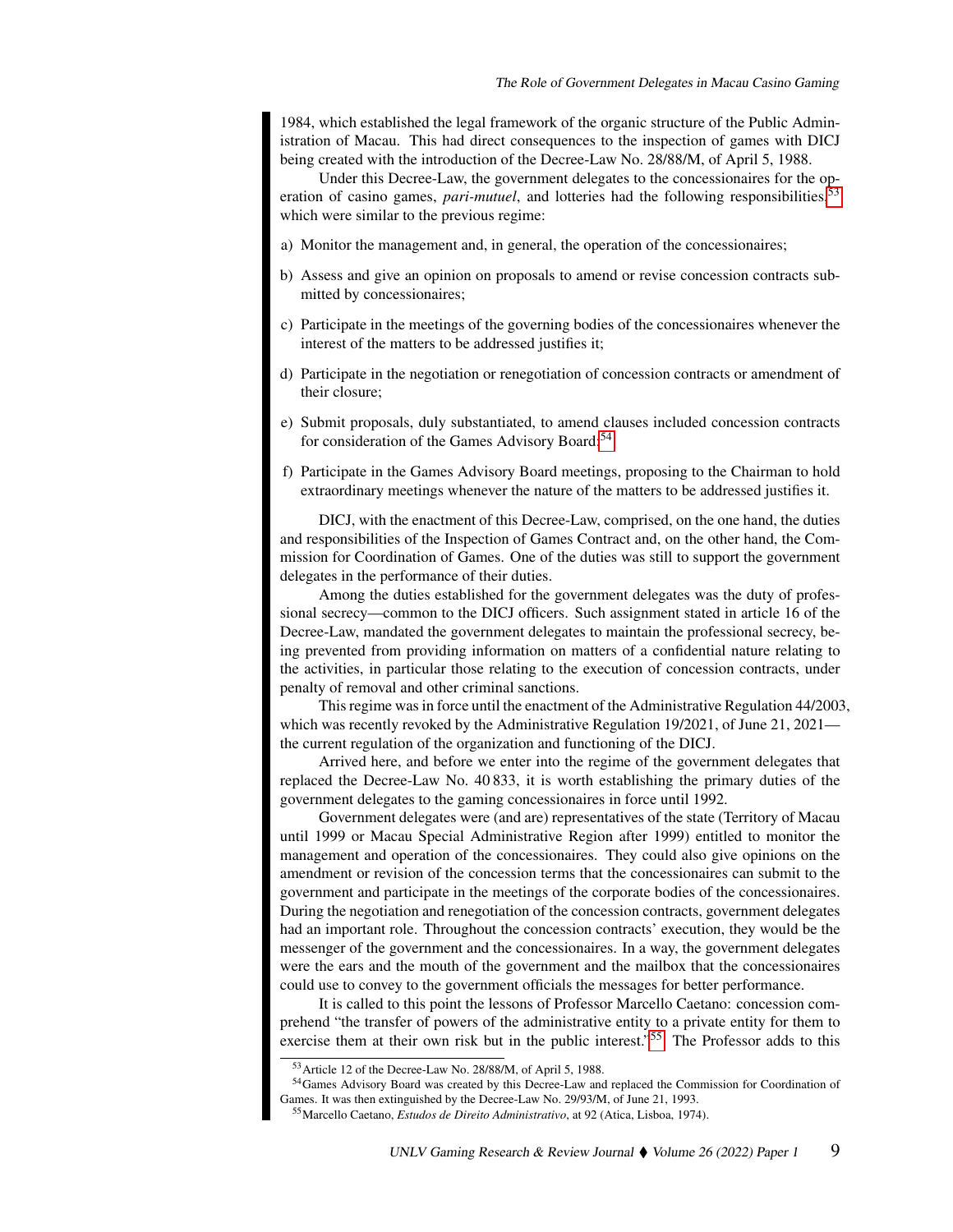concession definition that the concession's grantor keeps at least part of the powers on the activity granted, being the concessionaire not in the full fruition of the granted rights but, otherwise, always with an imperfect or shorter right. The administration reserves the rights of supervision and safeguard of the public interest,<sup>[56](#page-9-0)</sup> being the government delegates one of the essential tools for exercising such rights.

The referred Decree-Law was revoked by Administrative Regulation No. 34/2003, of November 3, 2003. In this diploma, which defined the organization and functioning of DICJ, no reference to government delegates or to the supporting role of DICJ in their duties is made. Likewise, in the most recent Administrative Regulation No. 19/2021, of June 6, 2021.

The reason for that seems to lie in the introduction of the Decree-Law No. 13/92/M, of March 2, 1992, which covers the directors appointed by the government and the government delegates for public services concessionaires or entities that use public domain assets, among other companies.

## Role of the Government Delegates—the regime established by Decree-Law No. 13/92/M, of March 2, 1992

With the previous definition in mind, the enactment of the Decree-Law No. 13/92/M defined the role of the government delegates and replaced what was established by Decree-Law No. 40 833.

Government delegates are individuals appointed by the Chief Executive for the exercise of supervisory and monitoring functions of public service concessionaires or the use of public domain assets, those receiving financing made by or guaranteed by the Region and the companies that exploit activities on an exclusive regime or with benefit or privilege not provided for by general law.[57](#page-9-1)

Government delegates are appointed by the Chief Executive, being the appointment made for the period stated in the dispatch.

The regime establishes the incompatibilities and impediments for the exercise of the functions of government delegates.

Before accepting the office, government delegates shall inform in writing all equity interests or other interests that they hold, directly or indirectly, in any companies based in or outside Macau. Government delegates cannot be shareholders and cannot exercise functions of another nature, permanent or occasional, in the same company or in other sub-concessionaires or subsidiaries.

In addition, when the office is performed on a full-time basis, the government delegates cannot exercise any other paid professional or civil service activities unless a miscellaneous regime, justified by reasons of public interest, has been expressly authorized by the Chief Executive. It is possible for the government delegate to perform the same functions in relation to other related or associated companies of the concessionaire.<sup>[58](#page-9-2)</sup>

As to impediments, government delegates cannot accept any mandate against the Administration or any public entity while performing their duties or within one year after the end of the office, in a regime quite similar to the one established by the Decree-Law No. 40 833.

Furthermore, government delegates are not eligible, for three years from the dismissal, for any position in the management bodies of the concessionaire, its sub-concessionaires or subsidiaries, and may not, during that period, provide them with services of any kind.

The same applies to the Chief Executive or the Secretaries: during the three years following the discharge of office, they are prevented from exercising any administrative, executive, directive, advisory, or supervision functions in the concessionaires.<sup>[59](#page-9-3)</sup>

<span id="page-9-0"></span><sup>56</sup>*Idem*, at 93.

<span id="page-9-1"></span><sup>57</sup>Article 1 of the Decree-Law No. 13/92/M, of March 2, 1992.

<span id="page-9-2"></span><sup>58</sup>*Idem*, Article 3.

<span id="page-9-3"></span><sup>59</sup>*Idem*, Article 4.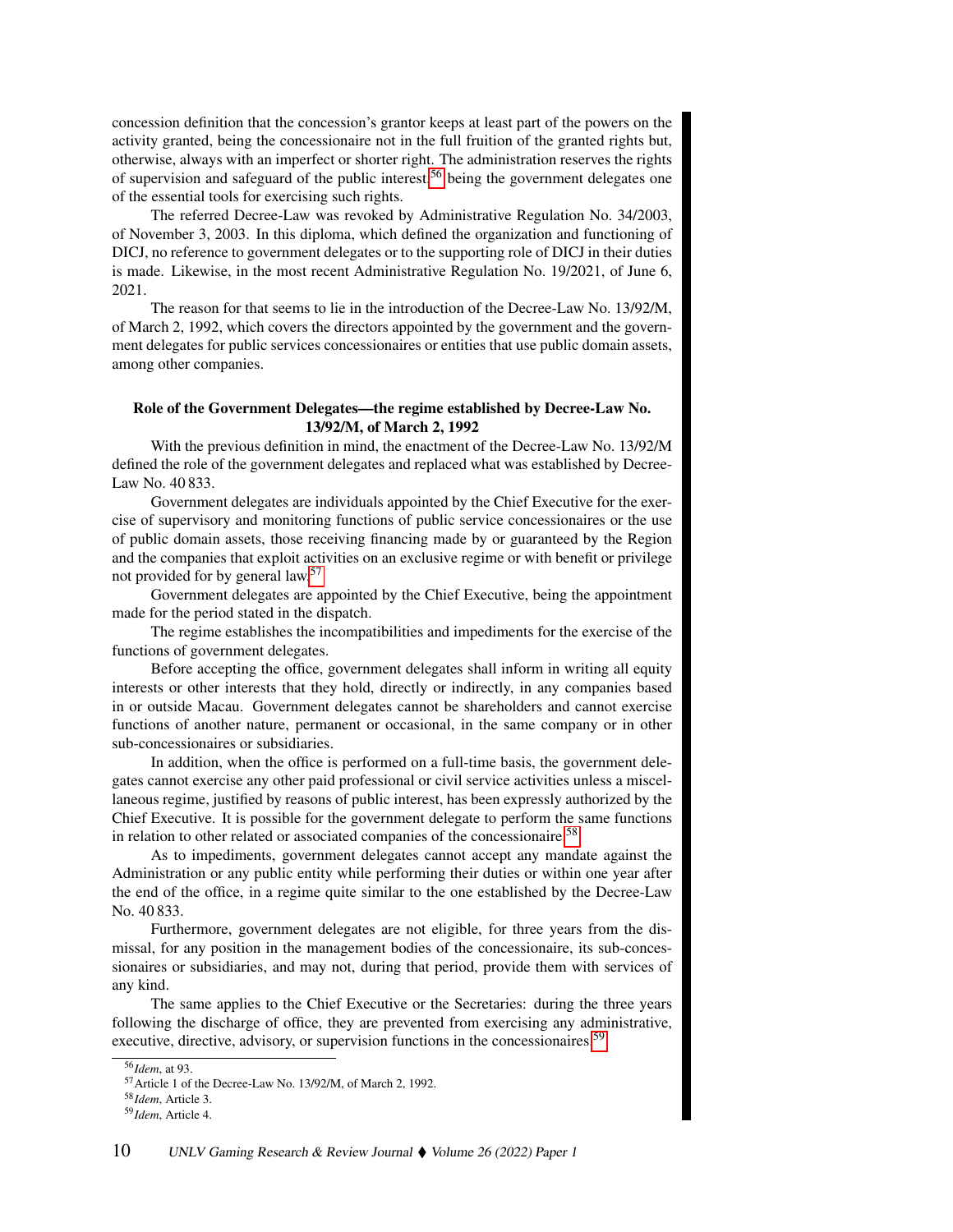Among the duties of the government delegates are the monitoring of the compliance of the obligations arising from concession contracts and the defense of the public interest involved in the activities.

For this purpose, government delegates have the following general responsibilities:

- a) Participate in meetings of the governing bodies, for which they must be convened in advance;
- b) Take direct knowledge of accounting and other documents;
- c) Request the elements they consider necessary for the supervision of the corporate social activity, which shall be provided as soon as possible;
- d) Take part in the negotiation processes of concession contracts or amendment of their closure.

The specific obligations of the government delegates include:  $60$ 

- a) Communicate to the government all the facts of the company's life, which they consider harmful to the public interest, and propose in due course the measures deemed appropriate and necessary.
- b) Draw up and refer in duplicate to the government, within one month of the end of the quarter, quarterly reports with the following information:
	- i. Number of meetings of the governing bodies, with the express indication of those to which the government delegate attended, of the issues dealt with and opinion on the main problems in progress;
	- ii. Indications on quality of service, cost, equipment condition, technical efficiency, and compliance with especially applicable legal or contractual provisions.
- c) Monitor the accounts for the financial year, up to ten days before the general meeting, annual information containing the following elements:
	- i. Aspects of the concessionaire's activity in the previous year and its framework in the economy Macau;
	- ii. Analysis of the action of the management bodies and the management staff of the concessionaire;
	- iii. Analysis of the balance sheet, operating account, and opinion on the company's economic, financial and patrimonial situation;
	- iv. Problems resolved and pending.

Government delegates shall also communicate to the government the resolutions and acts of the general meeting, the board of directors, the supervisory board or the other governing bodies contrary to the law, the articles of association and the terms of the concession contracts, being the Chief Executive entitled to request the court to suspend or declare the nullity of such resolutions.

The remuneration of the government delegates is charged to the concessionaires.

Law No. 14/96/M, of August 12, 1996 (mandatory publications of the concessionaires), establishes what elements of the concessionaires (including the gaming concessionaires) must be published annually:

<span id="page-10-0"></span><sup>60</sup>*Idem*, Article 16.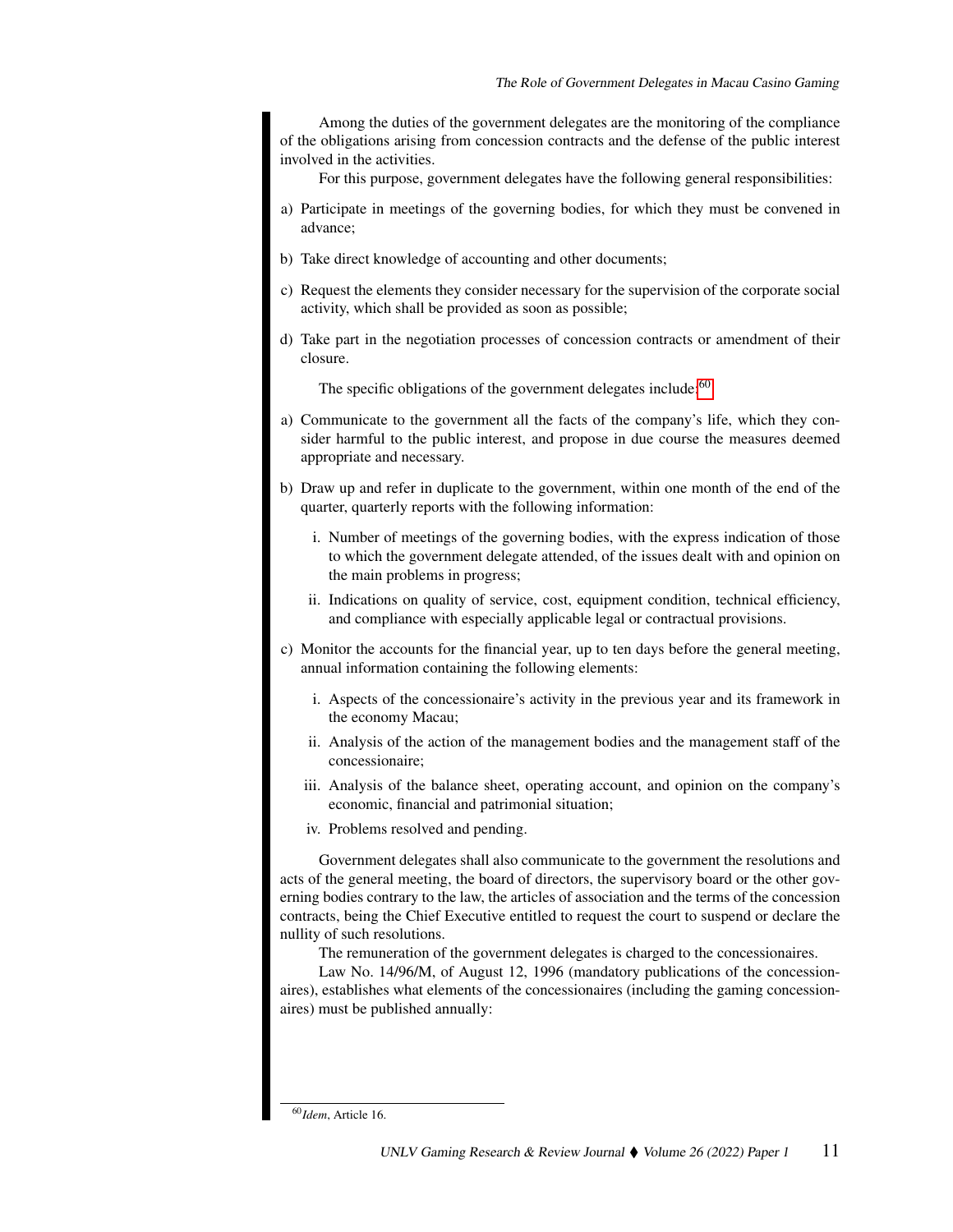- i. Balance sheet;
- ii. Administration or management report;
- iii. The advice of the supervisory board or the sole auditor.
- a) It is a specific obligation of the government delegates to oversee the fulfillment of such publication obligation including:
	- i. Use best endeavors to obtain the referred elements for publication and inform the Chief Executive of the result of such diligence;
	- ii. Carry out, on its own initiative and at the expense of the concessionaire, the publication of those elements, once obtained, whenever there is non-compliance by the concessionaire;
	- iii. Inform the Public Prosecutor Office of the situations of non-compliance to initiate criminal proceedings;
- b) The infringement of the aforesaid duties by the government delegates may result in loss of office and disqualification for a period of 5 years for an office of the same nature.

The aforesaid responsibilities are a sound basis for what can be expected by the gaming concessionaires in the future.

## Law No. 16/2001, of September 24, 2001—reasons for the non-inclusion or appointment of the government delegates to the gaming concessionaires

Law No. 16/2001 (Macau Gaming Law) revoked the previous regime established by Law No. 6/82/M, of May 29, 1982. Under the previous regime, it was established as one of the conditions of the concession the subordination of the concessionaires, as concessionaires and companies, to the continuous monitoring by the state through government delegates. It is also stated that the remuneration would be borne by the concessionaires and the competencies and duties of the government delegates would be those established and defined in the Decree-Law No. 40 833 of October 29, 1956, and also those that the Governor might impose, in the spirit of the same decree or other legislation that may be enacted.

Law No. 16/2001 had not included as a condition of the concession or made any reference to the government delegates, despite the extensive rights of supervision of the administration over the gaming concessionaires.

The interpretation made could have been that the regime established by Decree-Law No. 13/92/M of March 2, 1992, only included the exclusive concessionaires, i.e., those operating under monopoly, and that the opening of the activity to more operators would not make feasible the continuation of the government delegates.

#### Duty of information—reasons for the introduction of the Government Delegates and what can be expected

The consultation document for the amendments of the Macau Gaming Law<sup>[61](#page-11-0)</sup> includes the discussion of the government delegates as one of the main points. It states that there is a dichotomy between the protection of the public interest and the welfare of the people, which is bestowed to the government, and the maximization of the profits, which is the primary goal of the gaming concessionaires.

It is added that the right to operate games is not a fundamental right, but a privilege granted by the Macau Government.

<span id="page-11-0"></span><sup>61</sup>Document is available in Portuguese at: [http://doc.dicj.gov.mo/ebook/ebook\\_final.pdf.](http://doc.dicj.gov.mo/ebook/ebook_final.pdf)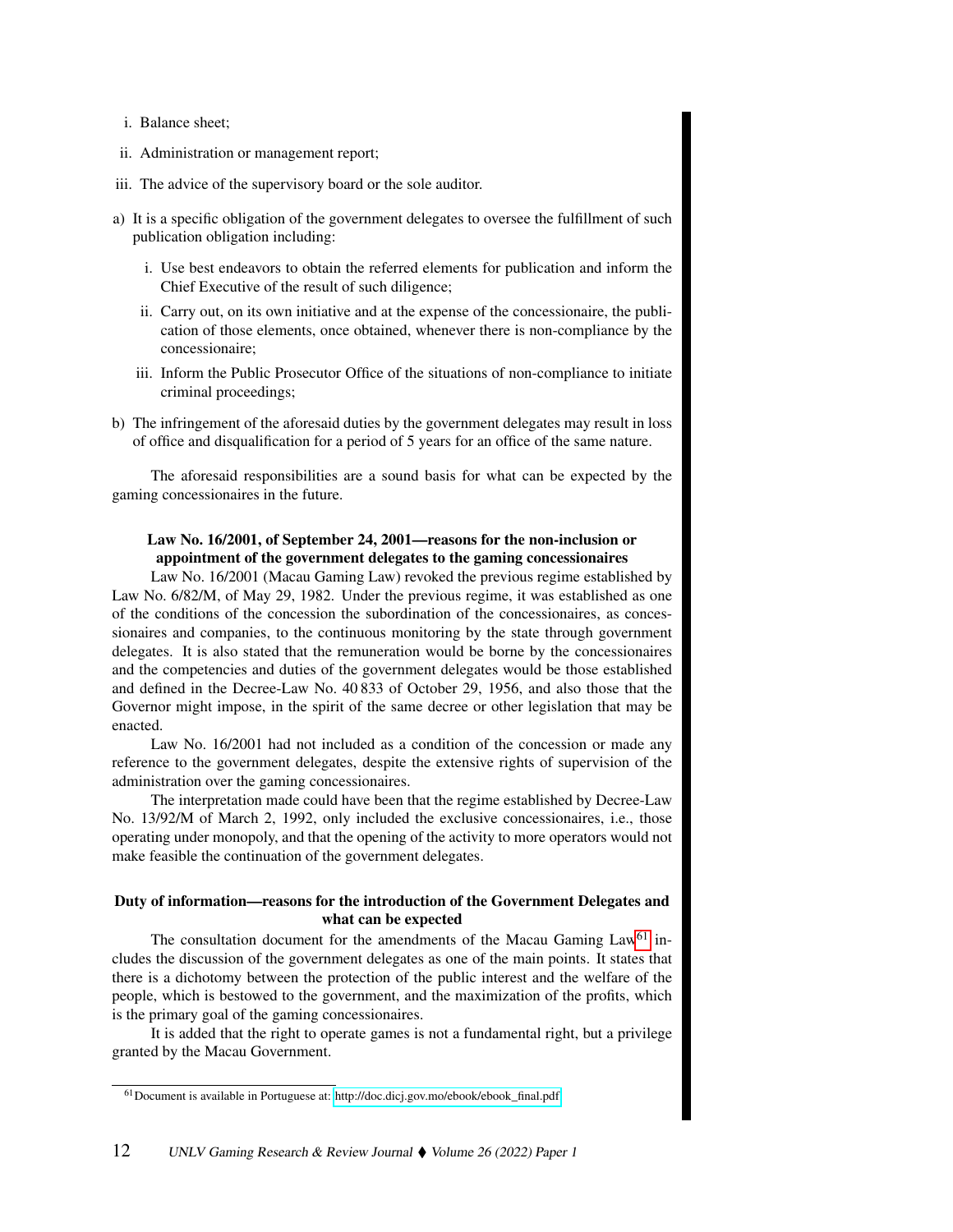In this sense, the introduction of the government delegates in the gaming concessionaires intends to give priority to the public interest and the adequate supervision of the fulfillment of the duties and obligations of the concessionaires. That would, in the words of the consultation document, safeguard the sustainable, ordered, and healthy development of the gaming industry. There will be direct supervision in line with what is established in the Decree-Law No. 13/92/M. The delegates will be a tool to prevent any incidents that may undermine the development of the industry.<sup>[62](#page-12-0)</sup>

The Final Report on the Amendment to the Law 16/2001 was published on Decem-ber 23<sup>rd</sup>, 2021.<sup>[63](#page-12-1)</sup> It states that the consultation received 134 opinions on the proposal to introduce government delegates with the results of 42.5 per cent in favour and 28.4 per cent against.[64](#page-12-2)

The analysis and opinion of the Government states that it will consider the opinions and take as reference the supervision systems adopted in other jurisdictions or countries where casino games are operated, without mentioning which.

It is inferred in the Report that, despite the proposal to introduce delegates from the MSAR Government, allowing direct access to the most comprehensive information on the management or operation of the concessionaires, such a decision may interfere with the functioning of its activities and its independence.<sup>[65](#page-12-3)</sup>

The Government concludes that it will make an assessment and balance various interests and factors to strengthen oversight of the gaming operators without affecting the aim of amending the law, i.e., increasing the competitiveness of the gaming sector.<sup>[66](#page-12-4)</sup>

Given what is stated in the Report, our view is that there might be additional mechanisms to strengthen the supervision that may or may not include the government dele-gates.<sup>[67](#page-12-5)</sup>

With or without the introduction of the government delegates, gaming concessionaires already have under the current regime a general duty of information to the government, which includes, among others, the obligation to give notice of:

- a) Any circumstances that may affect the normal functioning of the concession, liquidity or solvency, legal proceedings against the concessionaire, its directors and qualified shareholders (5% or more of the share capital), any act or fact that takes place in the casinos and other gaming areas that may be considered a crime or administrative infraction that may come to its notice and any negative attitude directed at the concessionaire or members of its governing bodies, by a responsible member of an entity or a worker of the Public Administration of the Macau Special Administrative Region, including agents of the Security Forces and Services.
- b) All events that harm, hinder, or substantially increase the financial burden or the difficulty in fully complying with the obligations resulting from the concession contract or that may cause its termination.
- c) Regular or incidental, periodical, or extraordinary remuneration of its directors, financers, and central employees with positions of relevance in the casino, whether these are received as salaries, wages, remunerations, or other, and well as any mechanism for their participation in profits.

<span id="page-12-1"></span><span id="page-12-0"></span><sup>&</sup>lt;sup>62</sup>Point 6 of the Consultation Document for the Amendment of the Gaming Law (Law No. 16/2001). <sup>63</sup>Final Report on the Amendment to the Law 16/2001, dated December 23, 2021, available in Portuguese at: [https://www.gov.mo/pt/wp-content/uploads/sites/3/2021/09/%E4%BF%AE%E6%94%B9%E5%8D%9A%E5%](https://www.gov.mo/pt/wp-content/uploads/sites/3/2021/09/%E4%BF%AE%E6%94%B9%E5%8D%9A%E5%BD%A9%E6%B3%95%E5%85%AC%E9%96%8B%E8%AB%AE%E8%A9%A2%E7%B8%BD%E7%B5%90%E5%A0%B1%E5%91%8A-%E8%91%A1%E6%96%87%E7%89%88%E6%9C%AC.pdf) [BD%A9%E6%B3%95%E5%85%AC%E9%96%8B%E8%AB%AE%E8%A9%A2%E7%B8%BD%E7%B5%](https://www.gov.mo/pt/wp-content/uploads/sites/3/2021/09/%E4%BF%AE%E6%94%B9%E5%8D%9A%E5%BD%A9%E6%B3%95%E5%85%AC%E9%96%8B%E8%AB%AE%E8%A9%A2%E7%B8%BD%E7%B5%90%E5%A0%B1%E5%91%8A-%E8%91%A1%E6%96%87%E7%89%88%E6%9C%AC.pdf) [90%E5%A0%B1%E5%91%8A-%E8%91%A1%E6%96%87%E7%89%88%E6%9C%AC.pdf.](https://www.gov.mo/pt/wp-content/uploads/sites/3/2021/09/%E4%BF%AE%E6%94%B9%E5%8D%9A%E5%BD%A9%E6%B3%95%E5%85%AC%E9%96%8B%E8%AB%AE%E8%A9%A2%E7%B8%BD%E7%B5%90%E5%A0%B1%E5%91%8A-%E8%91%A1%E6%96%87%E7%89%88%E6%9C%AC.pdf)

<span id="page-12-2"></span><sup>&</sup>lt;sup>64</sup>The remaining opinions were not clear or neutral.

<span id="page-12-3"></span><sup>65</sup>See Final Report, at 41–42.

<span id="page-12-5"></span><span id="page-12-4"></span><sup>66</sup>*Idem.*

<sup>67</sup>Pedro Cortés, *Macau Gaming Law*—Same same, but different . . . *at least for some years*, in IAGA Expert Insight, December 2021, available at: [https://www.theiaga.org/macau-gaming-law---same-same--but-different-](https://www.theiaga.org/macau-gaming-law---same-same--but-different--at-least-for-some-years.) [at-least-for-some-years.](https://www.theiaga.org/macau-gaming-law---same-same--but-different--at-least-for-some-years.)